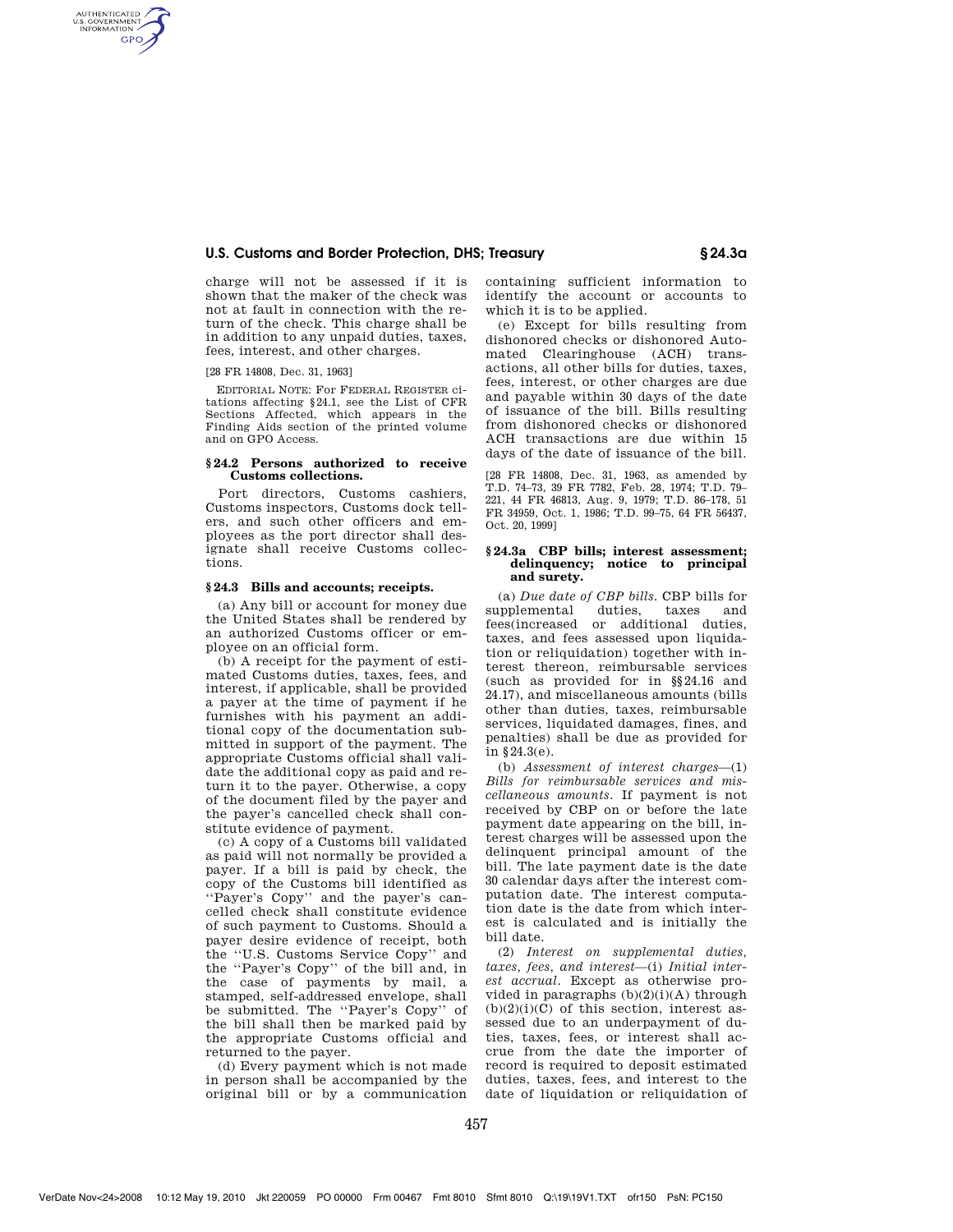**§ 24.3a 19 CFR Ch. I (4–1–10 Edition)** 

the applicable entry or reconciliation. An example follows:

*Example:* Entry underpaid as determined upon liquidation



Importer owes \$500 plus interest as follows: The importer makes a \$1,000 initial deposit on the required date (January 1) and the entry liquidates for \$1,500 (December 1). Upon liquidation, the importer will be billed for \$500 plus interest. The interest will accrue from the date payment was due (January 1) to date of liquidation (December 1).

(A) If a refund of duties, taxes, fees, or interest was made prior to liquidation or reliquidation and is determined upon liquidation or reliquidation to be excessive, in addition to any other interest accrued under this paragraph (b)(2)(i), interest also shall accrue on the excess amount refunded from the date of the refund to the date of liquidation or reliquidation of the applicable entry or reconciliation. An example follows:

*Example:* Pre-liquidation refund but entry liquidates for an increase



Importer owes \$800 plus interest as follows: The importer makes a \$1,000 initial deposit on the required date (January 1) and receives a pre-liquidation refund of \$300 (May 1) and the entry liquidates for \$1,500 (December 1). Upon liquidation, the importer will be billed for \$800 plus interest. The interest accrues in two segments: (1) On the original underpayment (\$500) from the date of deposit (January 1) to the date of liquidation (December 1); and (2) on the pre-liquidation refund (\$300) from the date of the refund (May 1) to the date of liquidation (December 1).

(B) The following rules shall apply in the case of an additional deposit of duties, taxes, fees, or interest made prior to liquidation or reliquidation:

(*1*) If the additional deposit is determined upon liquidation or reliquidation of the applicable entry or reconciliation to constitute the correct remaining balance that was required to be deposited on the date the deposit was due, interest shall accrue on the amount of the additional deposit only from the date of the initial deposit until the date the additional deposit was made. An example follows:

*Example:* Additional deposit made and entry liquidates for total amount deposited

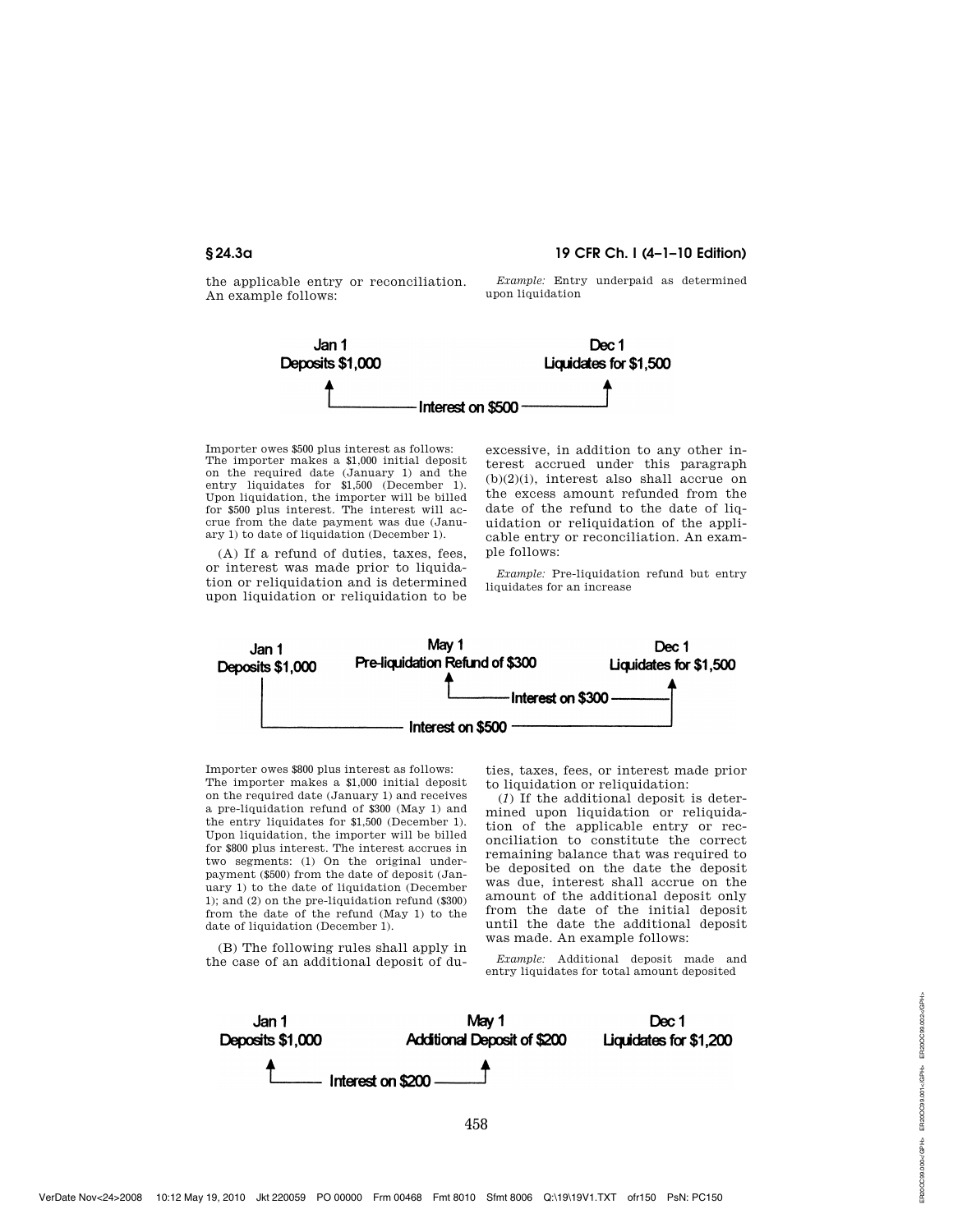### **U.S. Customs and Border Protection, DHS; Treasury § 24.3a**

Importer owes interest on \$200 as follows: The importer makes a \$1,000 initial deposit on the required date (January 1) and an additional pre-liquidation deposit of \$200 (May 1) and the entry liquidates for \$1,200 (December 1). Upon liquidation, the importer will be billed for interest on the original \$200 underpayment from the date of the initial deposit (January 1) to the date of the additional deposit (May 1).

(*2*) If the additional deposit is determined upon liquidation or reliquidation of the applicable entry or reconciliation to be less than the full bal-

ance owed on the amount initially required to be deposited, in addition to any other interest accrued under this paragraph (b)(2)(i), interest also shall accrue on the remaining unpaid balance from the date deposit was initially required to the date of liquidation or reliquidation. An example follows:

*Example:* Additional deposit made and entry underpaid as determined upon liquidation



Importer owes \$300 plus interest as follows:

The importer makes a \$1,000 initial deposit on the required date (January 1) and an additional pre-liquidation deposit of \$200 (May 1) and the entry liquidates for \$1,500 (December 1). Upon liquidation, the importer will be billed for \$300 plus interest. The interest accrues in two segments: (1) on the additional deposit (\$200), from the date deposit was required (January 1) to the date of the additional deposit (May 1); and (2) on the remaining underpayment (\$300), from the date deposit was required (January 1), to the date of liquidation (December 1).

(*3*) If an entry or reconciliation is determined upon liquidation or reliquidation to involve both an excess deposit and an excess refund made prior to liquidation or reliquidation, interest in each case shall be computed separately and the resulting amounts shall be netted for purposes of determining the final amount of interest to be reflected in the underpaid amount. An example follows:

*Example:* Excess pre-liquidation deposit and excess pre-liquidation refund



Importer owes \$200 plus or minus net interest as follows:

The importer makes a \$1,000 initial deposit on the required date (January 1) and receives a pre-liquidation refund of \$300 (May 1) and the entry liquidates for \$900 (December 1). Upon liquidation, the importer will be billed for \$200 plus or minus net interest. The interest accrues in two segments: (1) Interest accrues in favor of the importer on the initial overpayment (\$100) from the date of deposit (January 1) to the date of the refund (May 1);

and (2) interest accrues in favor of the Government on the refund overpayment (\$200) from the date of the refund (May 1) to the date of liquidation (December 1).

(*4*) If the additional deposit or any portion thereof is determined upon liquidation or reliquidation of the applicable entry or reconciliation to constitute a payment in excess of the amount initially required to be deposited, the excess deposit shall be treated